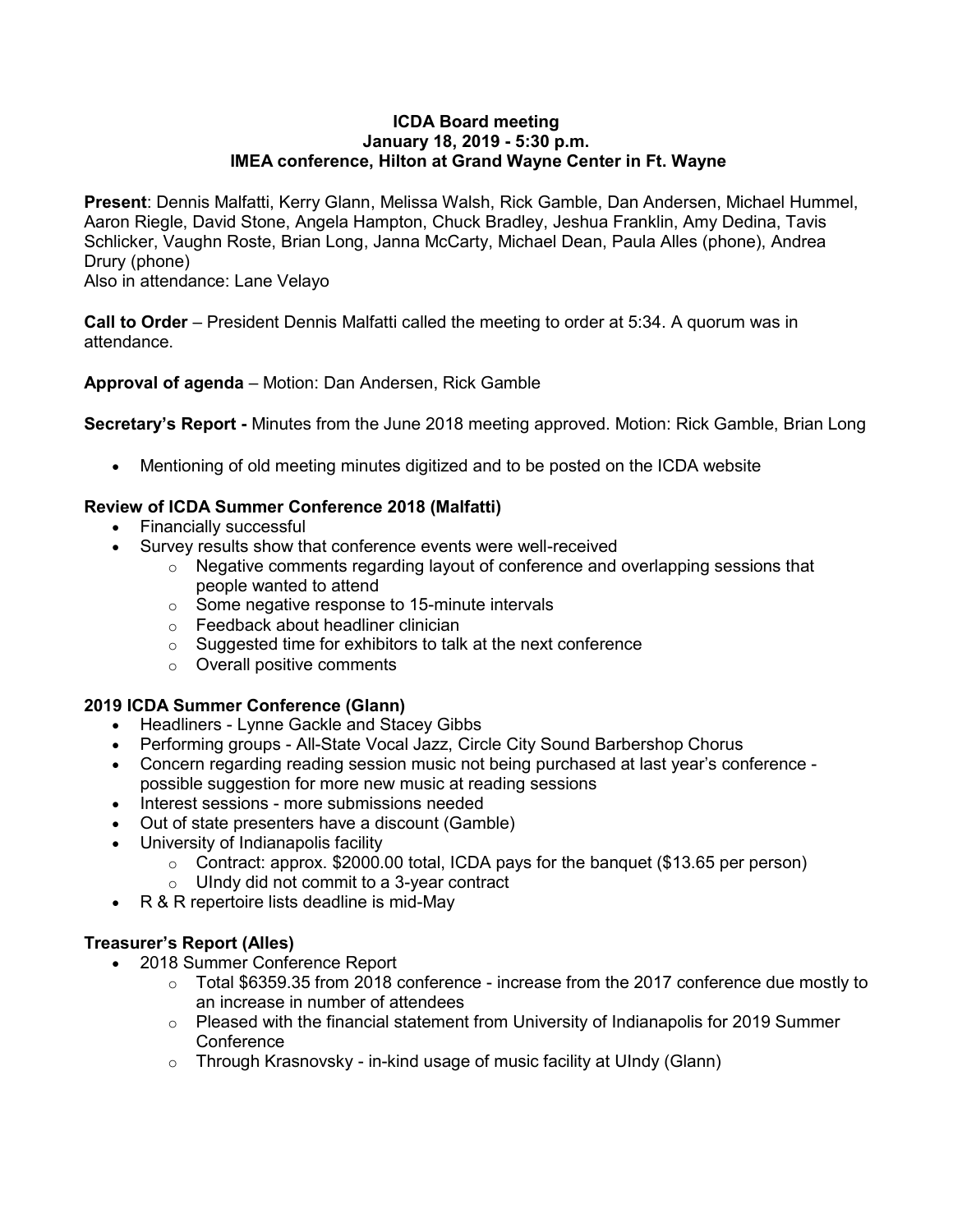- $\circ$  Discussion (Glann / Malfatti / Alles) Payment for reading session accompanist (\$50/session) compared to the headliner accompanist (\$350-400), which is based on Allstate choir accompanist payment
- Quarterly reports
	- $\circ$  October report (6/21/2018 through 10/10/2018): Combined balance for both accounts = \$40,331.26
	- $\circ$  January report (10/13/2018 through 1/02/2019): Combined balance = \$42,676.01
		- ICDA now has direct deposit to checking account
		- Thanks to Bill Niederer many organizations purchased a full year of ads in *Notations*
		- Expenses for All-State choir and newsletter printing
		- All-State income listed does not yet include the t-shirt deposit (approx. \$3000.00)
		- **EXELER** 1 Last year we were around \$41,000.00 last year at this same moment
	- All-State Choir budget (Alles in lieu of Bradley)
		- o Some expenses and income expected but not yet included
		- o Anticipated total profit is approximately \$5000.00-\$6000.00
- 2019 All-State Vocal Jazz budget
	- o Budget for this year similar to last year's
	- $\circ$  Patches instead of t-shirts this year Recommended Awards America (used for All-state Choir)
	- $\circ$  All-state jazz students do not have all of their meals at UIndy dining hall to save money
- Motion to approve all Treasurer reports: Roste, Riegle. Passed.

## **Ex-Officio and At-Large Reports**

- Middle School / Jr High All-state Choir: Lane Velayo guest, Rick Gamble leading the ad hoc committee
	- $\circ$  Velayo Welcomes feedback. Feedback at the ICDA meeting was too late to make changes for this year, but they are being considered for future years. Working with Dan Andersen to pilot a November All-State middle school festival for upper-level middle school and considering if fall is a better time to implement some of these activities. Ask for ICDA help in putting together audition excerpts in a 4-year rotation with a random draw. Started implementing last year: scores available for teachers who wanted feedback for students to know where they did not score well. Beginning next year: more transparency with the scoring process. Every audition is listened to by 3 people -- all blind and the scores are averaged. Wants to avoid a ranking competition within the auditions.
	- $\circ$  Meeting in the spring regarding Circle the State to discuss things to be ready
	- $\circ$  Middle school honor choir no longer doing in-state clinicians, taking it out-of-state for clinicians, welcomes ideas for those clinicians
	- $\circ$  Discussion about rotation of audition sets: song excerpt, echoing excerpt, scales. Will be announced a month before audition date which excerpt will be used. Sight-singing is not included.
	- $\circ$  Discussion about the process for feedback: areas scored, desire for access to the scoring rubric, students want comments to know areas in need of improvement (like the high school All-State auditions), teachers
	- $\circ$  ICDA members should share ideas with Dan Andersen or Michael Hummel
- Discussion regarding the expected inclement weather and All-State Choir performance: possibility of moving the performance to earlier in the day. Final decision to keep the performance at its scheduled time.
- Committee report (Gamble)
	- o Michael Hummel president-elect, Melissa Walsh secretary